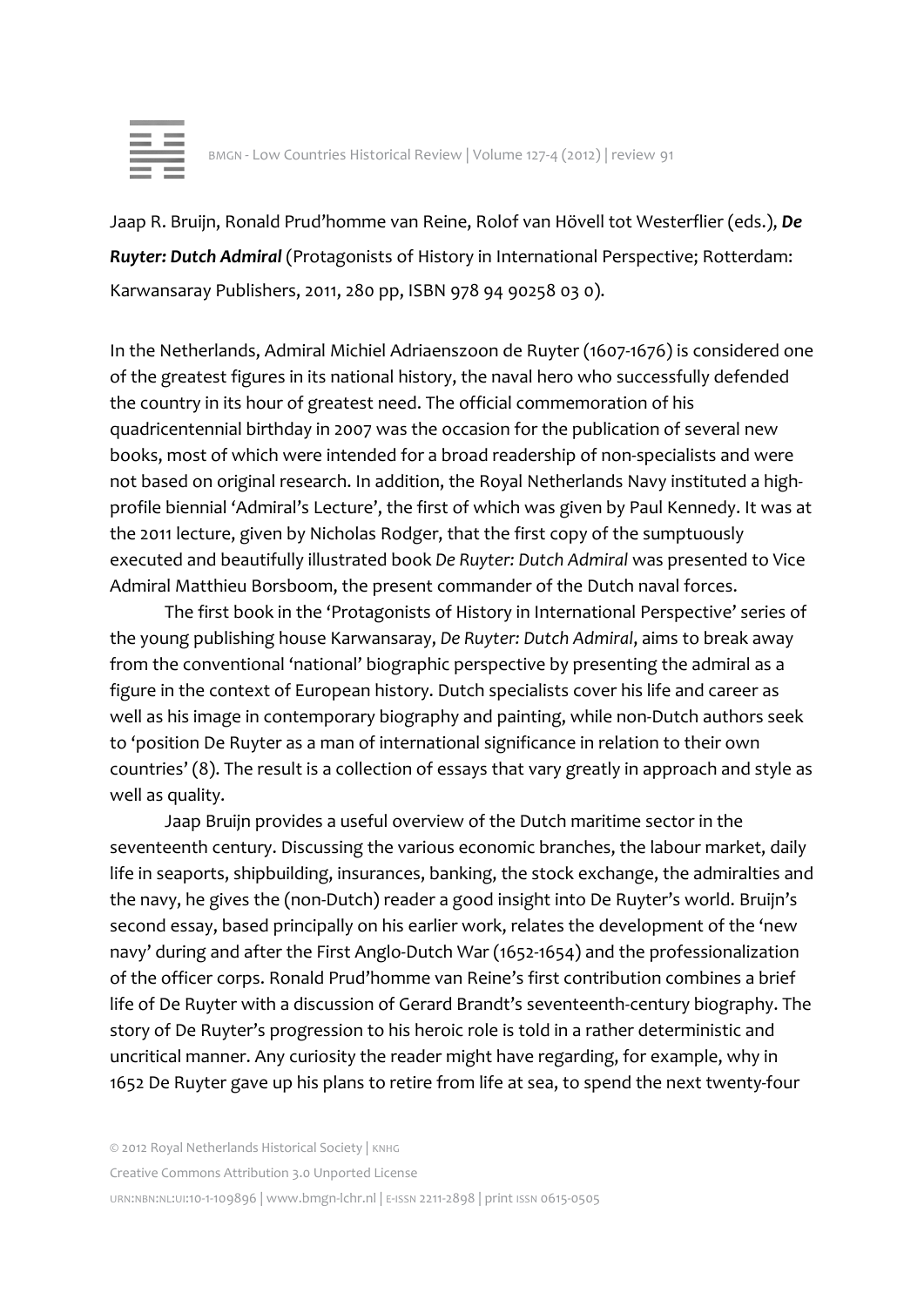years in the service of the Dutch navy, remains unsatisfied. Prud'homme van Reine states only that 'just at that time, duty called' (38). His second essay deals with the paintings made of De Ruyter and his family members. While it is erudite, it is also unclear how this piece relates to the central theme of this book. Henk den Heijer's account of the 1664- 1665 expedition to Africa, the West Indies and Newfoundland is solid, but contains no new information.

Karim Bejit discusses De Ruyter's contacts with Salé in the wider context of the charged interaction between Europeans and North Africans. Using mostly published European sources and overlooking vital secondary literature such as Leïla Maziane's *Salé et ses corsairs* (2007), his account contains few new insights. The late Jan Glete's account of the Dutch Republic as a great power, on the other hand, is of a very high quality. Comparing the nature, size and consistency of the Republic's military capacity with that of its rivals, Glete concludes that its decentralized institutions were, in fact, very effective when it came to mobilizing resources. John Hattendorf's contribution about naval strategies and tactics is equally stimulating. He first explains, in general terms, the transformation that naval warfare underwent during the late-sixteenth and seventeenth centuries and then moves on to discuss the tactical developments that sprang forth from the Anglo-Dutch naval rivalry during the third quarter of the seventeenth century. He concludes that while De Ruyter was not a great innovator, he was very competent at implementing English tactical advances in the Dutch fleet.

David Davies' essay on De Ruyter's image in England is the most innovative chapter in this book. Drawing primarily from the first English biography of De Ruyter, published anonymously one year after his death, Davies argues that De Ruyter's press, depicting him as an honourable, courageous, civilized and highly dangerous opponent, was at least partly intended as a negative mirror image to English officers, most of whom were considered haughty, quarrelsome, factional and corrupt. He also touches upon the remarkable contrast between this laudation of De Ruyter, as the Republic's champion, and the general aversion for the Dutch nation and state. Unfortunately, however, Davies does not elaborate on either point. The innovative quality of Davies's piece stands in stark contrast to Niels Probst's discussion of the Danish image of De Ruyter. In Probst's essay De Ruyter is merely a stereotypically heroic bystander in a context-heavy chronology that focuses on the Danish admiral Niels Juel. Michel Vergé-Franceschi, too, concentrates on a foreign admiral, Abraham Duquesne in this case, but does not lose track of De Ruyter. Relying mainly on French primary sources, he provides something new to readers already familiar with De Ruyter's own correspondence and journals.

*De Ruyter: Dutch Admiral* offers the non-specialist reader a good if somewhat fragmented overview of the great admiral's world, life and career. People already familiar with Bruijn's and Prud'homme van Reine's older work, however, will find much less to their liking. Only Davies's and Vergé-Franceschi's chapters contribute to a deeper understanding of De Ruyter's image abroad, while Hattendorf's excellent chapter positions him as a tactician. Taking into account its ambitious objective and its academic